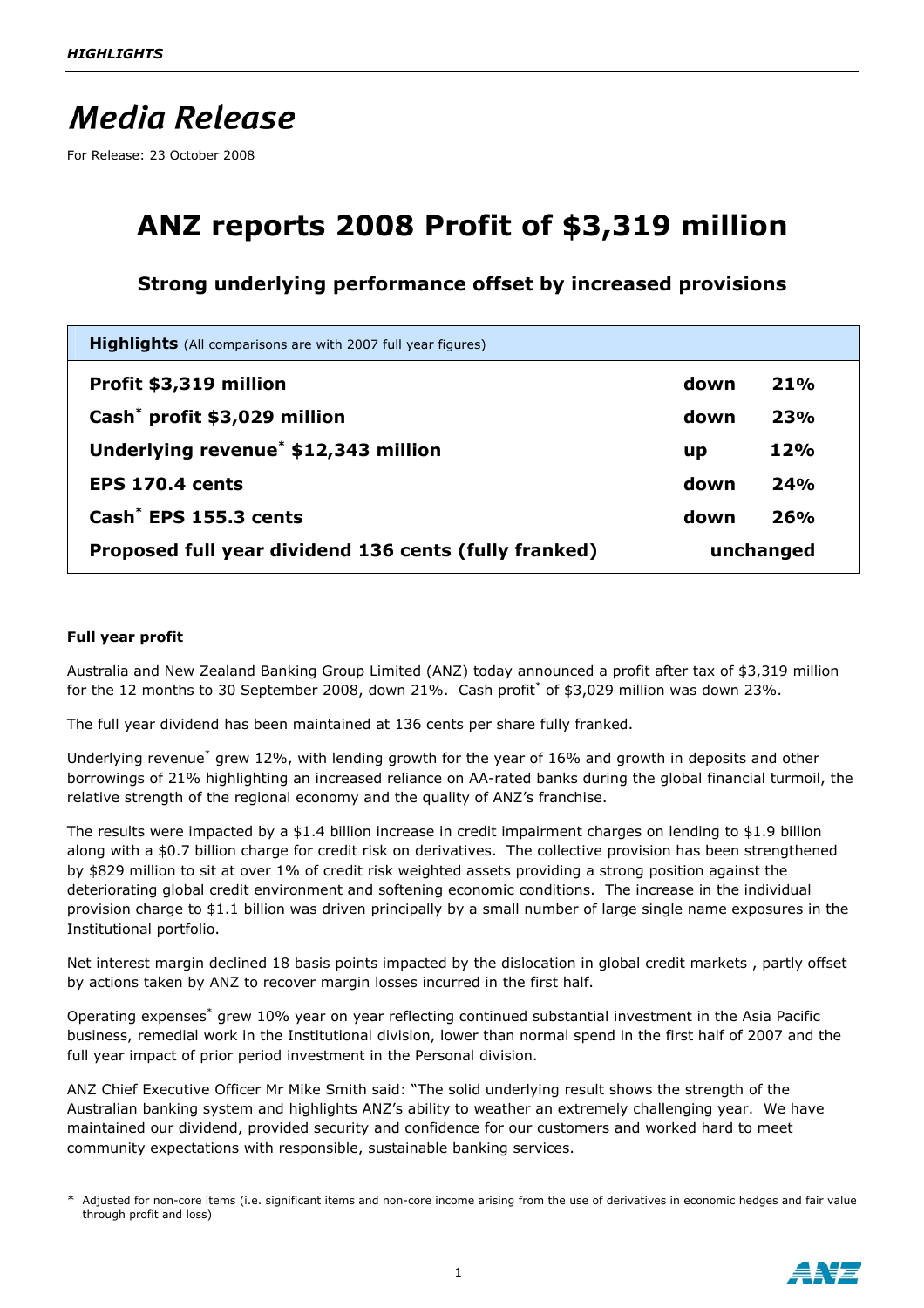"Since I joined ANZ in October 2007, we have done much to put the Bank on a new footing with a clear strategy focused on creating a super regional bank. We recognised the new reality in financial markets early and strengthened the balance sheet, increased capital and liquidity and systematically tackled some deficiencies in operating processes and controls. We have also created a new business model to lift customer focus and drive performance improvement.

"The growth in credit losses is disappointing but our ability to manage and absorb this shows a high level of resilience.

"Importantly the underlying performance of our business is sound. We delivered an excellent performance in Personal which has remained one of Australia's best performing retail banks and one of Australia's strongest deposit taking institutions. In Asia Pacific we are building a growth business which is delivering very good results leveraging the high economic growth in Asia and the deep regional liquidity pools.

"In Institutional, the business environment and operational issues have been more difficult, however we have adjusted our business model and tightened risk management to ensure we have a strong core customer franchise. In New Zealand, we have the leading market position and we are maintaining that franchise while driving productivity improvements.

"We are positioned well and will continue to take the necessary action to ensure ANZ remains one of the world's leading banks with a strong credit rating.

"In the medium term, the main game at ANZ is our super regional strategy. What is clear is that ANZ has the right foundation to build upon although there will be a continuing period of remedial work in some areas. There are significant opportunities emerging from the environment. Continuing to manage the Bank in a steady decisive manner in the near term will set ANZ up to deliver on our aspiration to become a super regional bank. This is the key to creating greater value and out-performance for our shareholders over the longer term," Mr Smith said.

#### **DIVISIONAL PERFORMANCE**

#### **Personal**

Personal division profit grew 12%, driven by strong income from customer deposits and lending (up 13% and 12% respectively), and continued benefits derived from investment in the business.

Improved operating income (up 11%) reflected good contributions from Banking Products (+18%), Small Business (+25%) and Consumer Finance (+8%). The Investment and Insurance Products business income, while well up for the year (+13%), had a weaker second half due to reduced trading volumes in ETrade and lower volumes in financial planning.

Expenses increased 9% due to investment in personnel (approximately 50% of total) and premises, increased marketing and technology spend and the impact of 100% ownership of ETrade (acquired May 2007). ANZ has opened four new branches this year along with 209 ATMs and increased staff predominantly in customer facing roles.

The increase in provisions year on year largely reflects increased volume as loss rates have remained stable at around 28 basis points. Delinquency rates while tracking above last year are being tightly managed.

#### **Institutional**

Underlying trends in the Institutional business were encouraging with good contributions to profit from Working Capital, Business Banking and Global Markets. The Division's result was, however, adversely impacted by the global credit crisis. Increased provisions on a small number of corporate names along with credit risk on derivatives drove a 65% decrease in net profit.

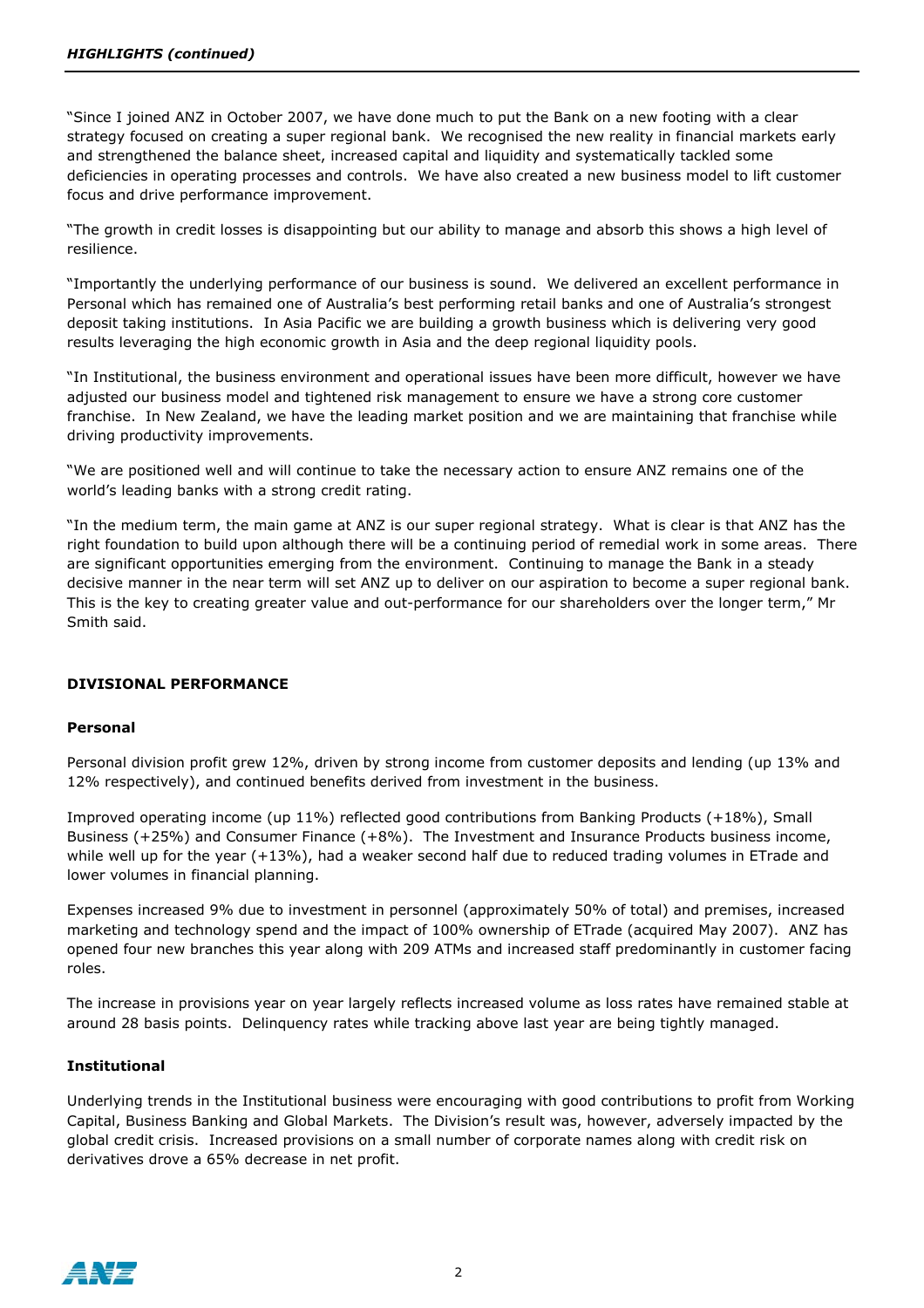Credit risk on derivatives reduced full year revenue by \$721 million. Of this, \$156 million related to losses on contracts with two mining companies and a financial institution. Credit impairment associated with protection purchased on credit intermediation trades comprised \$531 million (USD425 million) and the remaining \$34 million related to changes in counterparty credit ratings across the rest of our derivatives portfolio.

We expect the credit impairment associated with the credit intermediation trades to be substantially written back over time as either credit derivative markets improve and/or the transactions mature. The mark-tomarket value of the protection is impacted by fluctuations in currency (USD versus AUD), movement in credit spreads and the time value of the derivatives.

A deterioration in the financial position of a small number of Australian corporates significantly increased individual provisioning, while the collective provision was increased to reflect volume growth, risk in the financial institutions and property sectors, and changes in the economic cycle.

Net lending assets grew 27% and margins increased off their low point experienced in early 2008.

Following an extensive internal review, the Institutional business recently announced a new streamlined structure focused on our client relationship business across three geographies. Refinement of the business model will see Institutional exit a number of businesses enabling greater focus on those areas capable of delivering superior growth and returns for shareholders within appropriate risk parameters.

#### **New Zealand Businesses** (in NZD)

Net profit declined 12% due a significant increase in provisioning off an historically low base (2008: \$286 million; 2007: \$78 million).

The second half saw the impacts of a slowing economy flowing through along with margin pressures, increased funding costs and higher provisions. Corporate and Commercial Banking, Rural, Private Banking and UDC achieved good growth in profit before provisions while the two retail divisions were in line with last year.

Income grew 4% driven largely by balance sheet growth (lending up 11%, customer deposits up 9%) which was offset by margin contraction (-21 basis points). Expenses increased 4% driven by increased numbers of customer facing staff and investment in business initiatives however this was offset by strong control of discretionary expenditure and productivity initiatives.

The New Zealand Businesses improved their market share during the year with gains in most business segments while also maintaining customer satisfaction levels.

#### **Asia Pacific**

The Asia Pacific division produced an excellent 52% increase in profit reflecting the full year impact of successful investments in partnership businesses such as AMMB Holdings Berhad and Shanghai Rural Commercial Bank (acquired in late 2007) along with earnings from PT Bank Pan Indonesia (Panin). The Asia Pacific Institutional business profit grew 38% reflecting increased Markets business. The Division also benefited from mark-to-market gains on bonds convertible into shares in Saigon Securities Inc and on warrants issued by Panin (\$43 million before tax).

Operating income grew 46%. As well as an 82% increase in net advances, which benefited interest income, increased product capabilities generated higher fee and other revenue. The Division's transformation program was accelerated to provide the base for future growth. Operating expenses increased 46% as the branch network grew, new technology was installed and increased client relationship and specialist resources were employed throughout the region (+1,086 FTEs).

Average lending assets grew 56% largely funded by growth in deposits and other borrowings. Provisions grew \$22 million primarily through asset growth along with some increase to collective provision to reflect an economic cycle adjustment during the first half of the year.